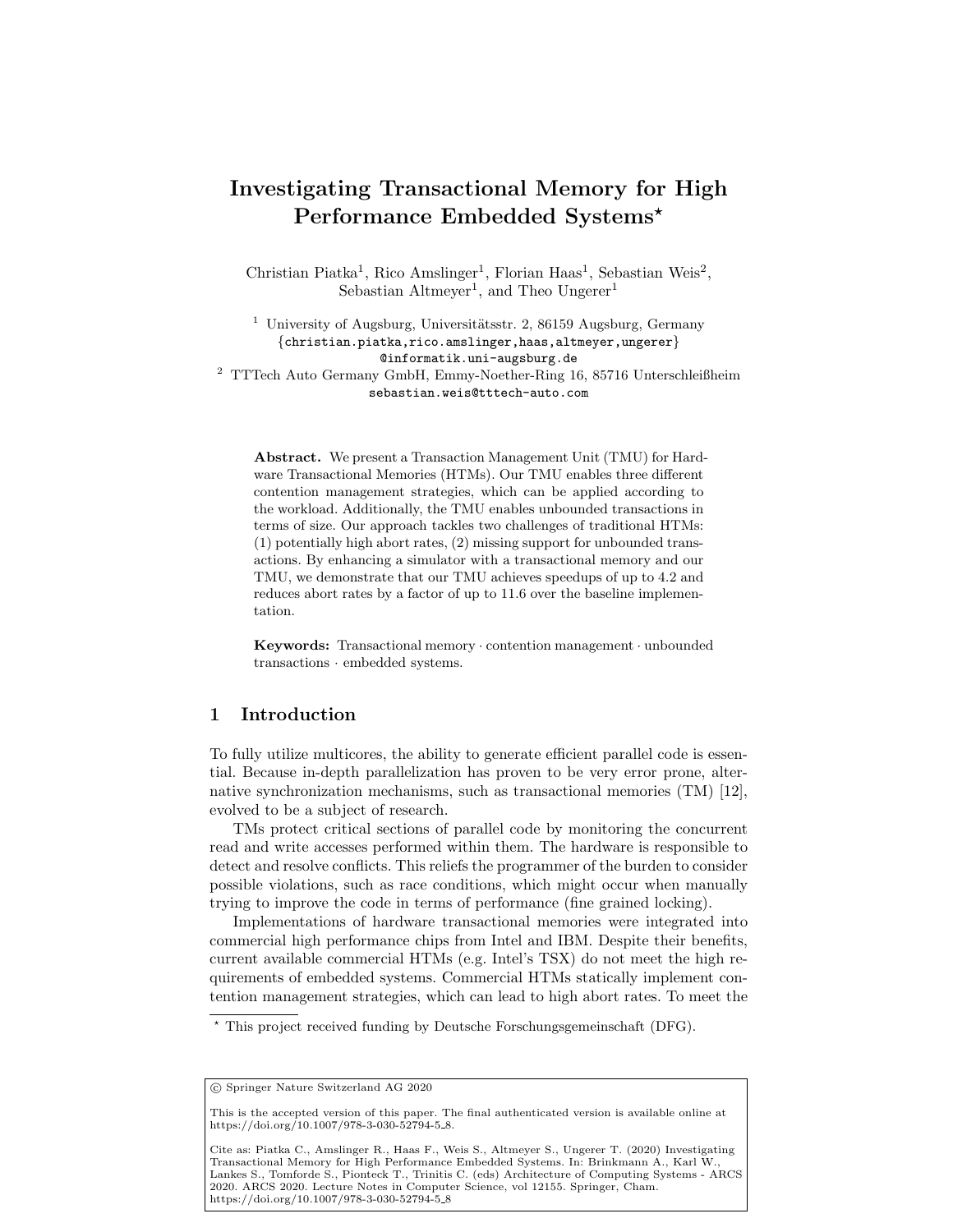high requirements concerning power consumption, embedded systems depend on low abort rates. Another disadvantage of COTS HTMs is that they bound transactions in several ways. The size of a transaction is limited by the capacity and associativity of the L1 cache. In addition, transactions are aborted by events like interrupts, which limits their duration. This can negatively impact performance and complicates usability, leading to more programming errors, which is unacceptable for embedded systems due to the increasing demands of computational power and the scarce resources provided.

For our work, we developed two challenges: (1) Lowering abort rates by providing effective contention management. (2) Enabling unbounded transactions in terms of size. We want to achieve these goals by implementing a Transaction Management Unit (TMU). The main contributions of this paper are: (1) The design of a flexible TMU, which enables the user to apply different contention management strategies. (2) A solution to enable unbounded transactions, considering their size.

The rest of this paper is structured as follows: After giving an overview on the state of the art of transactional memories, we will describe our TMU. In the following section, our proposal is evaluated. At the end of this paper, we discuss related work and conclude by summing up our results and describing future work.

## 2 State of the Art

A transaction is a sequence of instructions that is monitored by the transactional memory system. The beginning and the end of a transaction are usually marked by special instructions. To ensure a correct execution of the program, the transactional memory system has to ensure that every transaction fulfills the following three criteria: (1) Transactions have to be executed atomically, which means that they commit or abort as a whole. (2) Transactions have to run isolated, which means that they do not impact each other. (3) The transactional executions have to be serializable, which means that a sequential execution with a matching output exists.

To fulfill these criteria, the transactional memory system has to ensure that values, which are consumed in a transaction, are not modified by another transaction running in parallel. For this purpose, read and write accesses in a transaction are logged at cache line granularity in a read and write set. A conflict occurs whenever a write access of a transaction tries to manipulate a cache line, which is already added to the read or write set of a competing transaction. A conflict also occurs, when a read access tries to read a cache line already contained in the write set of another transaction. To keep track of read and write accesses inside of transactions, HTMs usually utilize the cache coherence protocol.

If a conflict is detected, it has to be resolved by the HTM, by aborting all but one of the conflicting transactions. This involves setting back all the memory modifications performed during the transactions (rollback). Additionally, the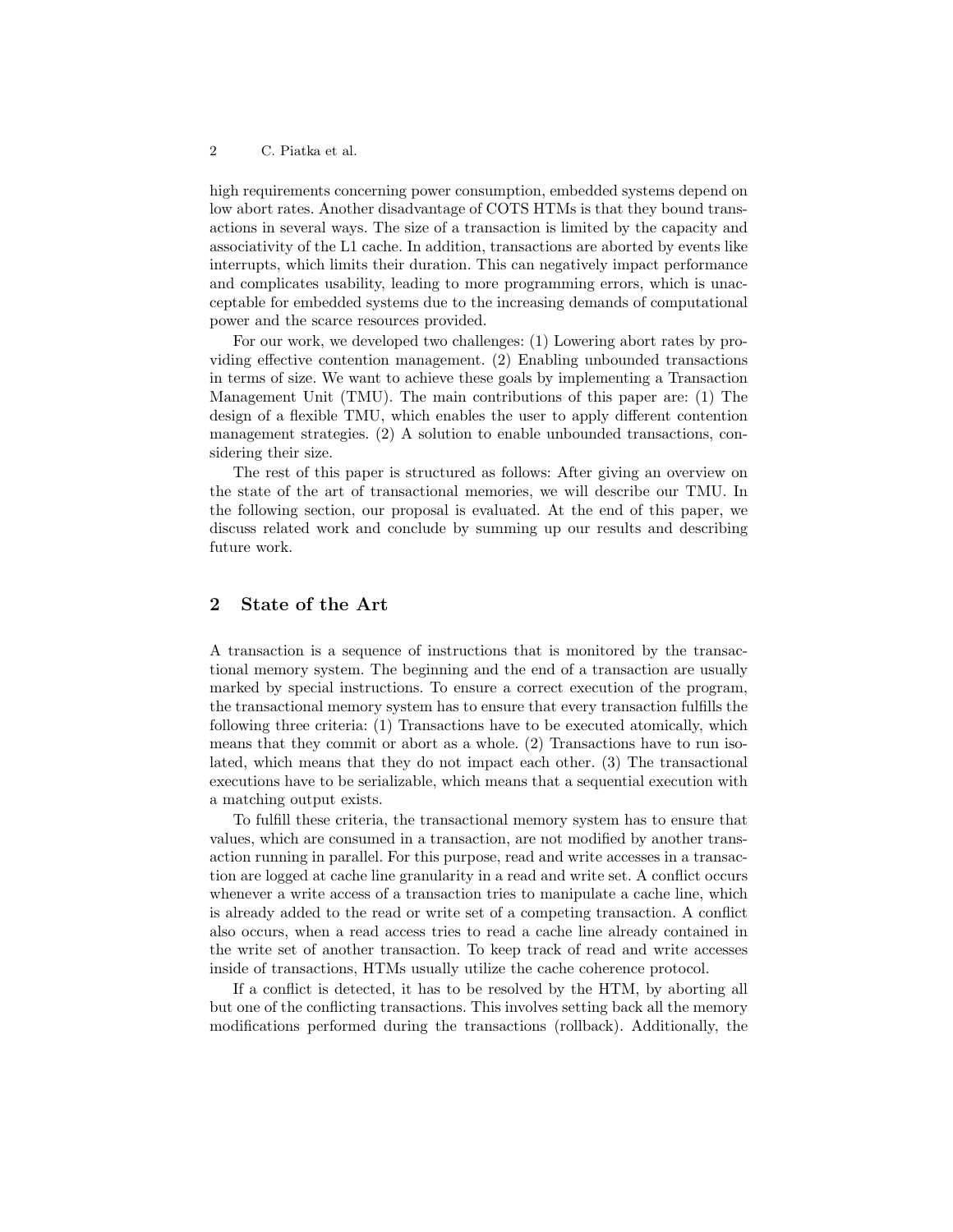read and write sets have to be cleared and the register files have to be restored. Afterwards, the aborted transactions have to be restarted.

Another source of transactional aborts are physical limits of the hardware, or interrupts. Physical restrictions are usually based on the size or associativity of the L1 caches, which are used to store the transactional read and write sets. Most HTM systems do not implement any mechanisms to allow the read or write set to overflow the size or associativity of the cache. This limits the transactions in terms of consumed and modified cache lines. Interrupts limit a transaction concerning its duration. Frequent transaction aborts because of physical limits or interrupts can be critical for the performance, since a significant amount of work has to be discarded.

Due to these physical restrictions, a programmer usually has to provide an alternative path of execution utilizing different synchronization mechanisms, which are not affected by physical hardware boundaries. The fallback path is a weak spot for transactional memories. It uses alternative synchronization, which can be error prone and reduce performance, depending on the depth of parallelization. Additionally, it takes away one of the main advantages, which is the easy usability, because the fallback path increases the complexity of the parallel code. Providing an efficient alternative would render transactional memory superfluous.

## 3 Transaction Management Unit

In this section, we first describe the implementation and the hardware setup of our system. Afterwards, we give a short overview of the selection of contention management strategies we implemented. At the end of this section, we explain how our solution is able to support unbounded transactions concerning their size.

#### 3.1 Hardware Integration

As depicted in Figure [1,](#page-3-0) our TMU is integrated into the shared L2 cache. We consider a multicore system with N cores (we assume  $N \leq 16$ ). The TMU monitors the execution and collects as well as provides data concerning the transactions. To be able to favor a transaction over others, our TMU is able to store priorities. Four  $(\log_2 16)$  bits are needed at most to be able to save a specific priority for every core. The priority of a transaction can be specified by the programmer at transaction start. The default priorities are the core IDs. In order to store priorities, timestamps, or performance counters, our TMU provides a 64 bit value. The timestamps can be set at different times (e.g. transaction start, transaction commit, etc.) depending on the conditions of the contention management strategy. Performance counters provide information concerning the transactional execution, e.g. the number of committed transactions. To mark whether a transaction runs unbounded, the TMU provides an additional bit per core. The TMU consists of a memory, which stores information, relevant for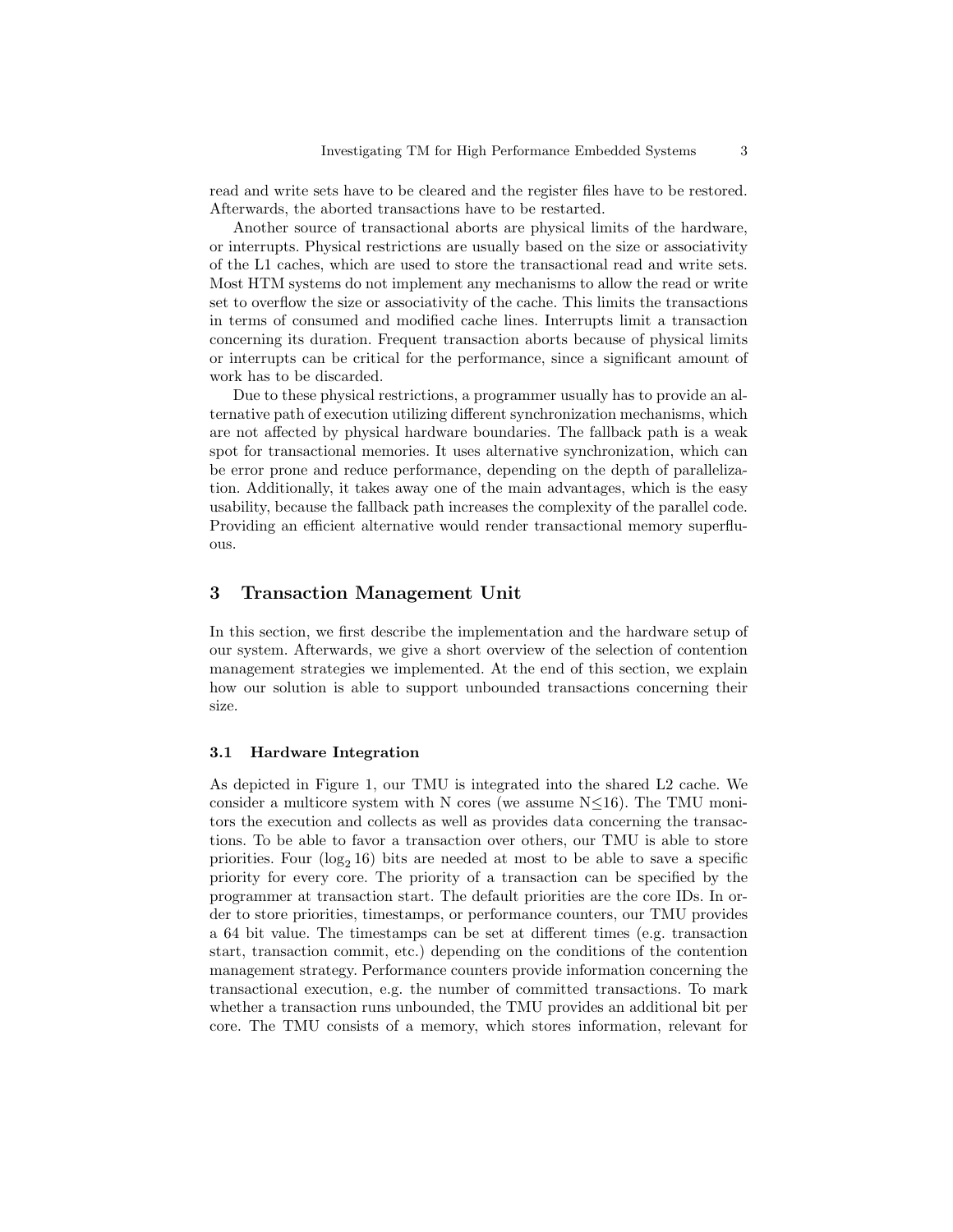#### 4 C. Piatka et al.



<span id="page-3-0"></span>Fig. 1. The multicore system we consider consists of up to 16 cores. Each core has a private L1 instruction cache as well as a private L1 data cache. The TMU is integrated into the L2 cache and is able to monitor the messages relevant for the transactional execution.

the transactional execution of each core. The information stored depends on the applied strategy. To resolve a conflict, the TMU takes the core ID of the core running the transaction, which detected the conflict, as well as the core IDs of the cores running the conflicting transactions, as an input. After comparing the corresponding data, the TMU signals to abort the transaction that detected the conflict, or the conflicting transactions. We carefully upper bound the hardware costs, when considering a 16 core multicore, by:

| memories = $2 \times 16 \times 65$ bit    | $= 260$ byte  | (1) |
|-------------------------------------------|---------------|-----|
| comparators = $2 \times 16 \times 65$ bit | $= 260$ byte  | (2) |
| extra charge (bit vector, buffer, etc)    | $=$ 504 byte  | (3) |
|                                           | $= 1024$ byte |     |

Based on this approximation, we assume that our approach consumes less than 0.05% of the space provided by a 2 MB L2 cache.

## 3.2 Contention Management Strategies

Whenever a conflict between two running transactions occurs, the responsibility for resolving the conflict is handed over to the TMU. Depending on the strategy, the priority, a timestamp, or the number of commits are stored in the TMU. After comparing the relevant data, the TMU determines which of the conflicting transactions are aborted. We implemented three strategies:

priority: The transaction with the higher priority is allowed to continue. This strategy allows to enforce an ordered commit of the transaction and a prioritization of a transaction over others. We would like to utilize this strategy in the future to enable various real-time strategies (e.g. mixed criticality).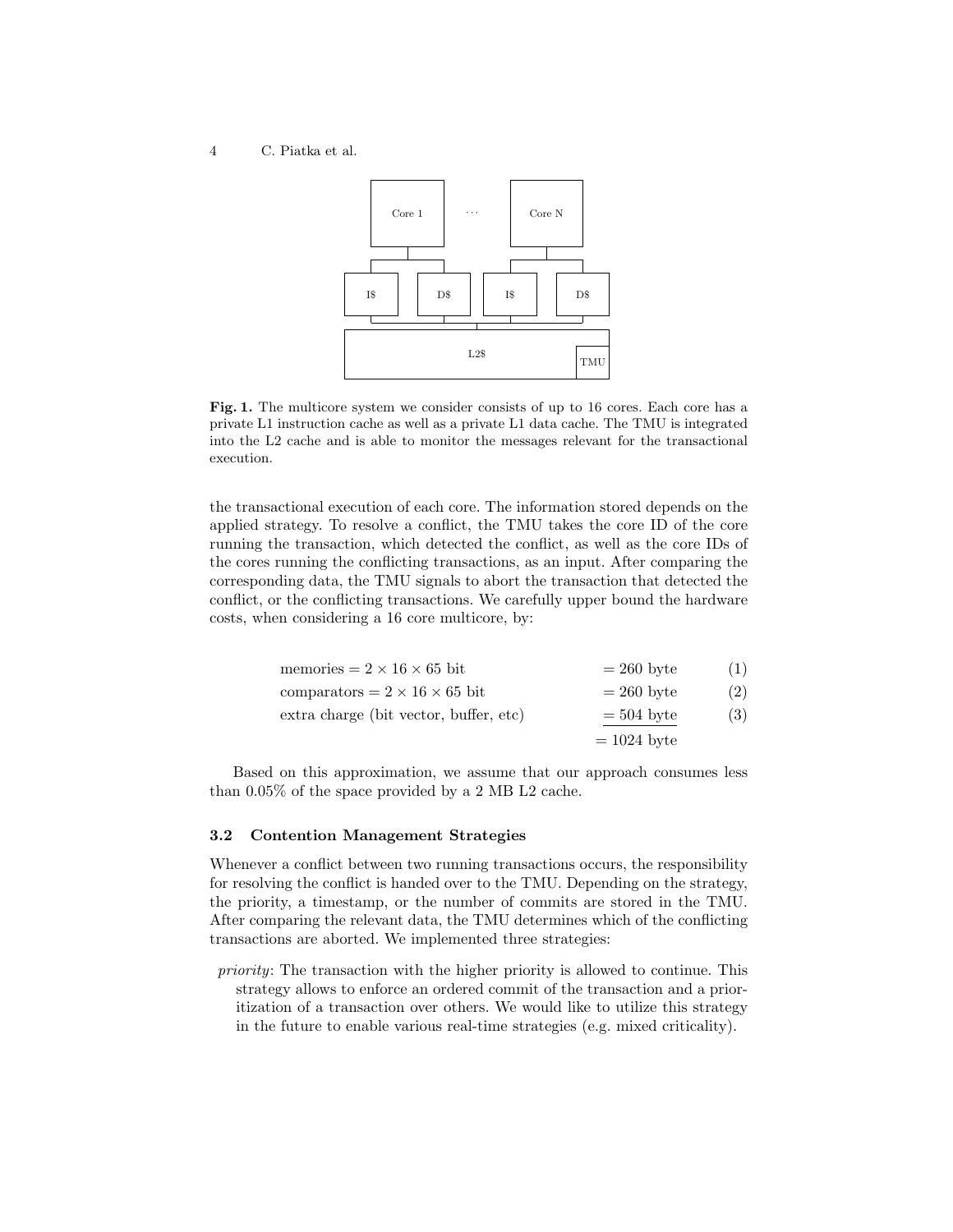- timestamp [\[17\]](#page-11-1): The transaction, that started first can carry on. Taking the timestamp of a transaction into account reduces the indeterminism concerning the aborts and guarantees progress.
- commit: The transaction on the core, which committed fewer transactions is able to continue. This strategy leads to a more balanced execution, because cores, which were not able to commit transactions, are favored when conflicts occur.

Unbounded transactions always overrule the contention management strategy.

#### 3.3 Unbounded Transactions

Transactions have to abort whenever a transaction's read or write set exceeds the size or associativity of the L1 cache. Therefore, most HTMs have to provide a fallback mechanism consisting of an alternative execution path. This does not only make it harder for the programmer to write efficient and correct code, it can also be crucial for performance because of the loss of already computed work. The TMU monitors the transactional execution and sets a bit whenever a transaction is forced to run in unbounded mode. Whenever the bit is set, conflicts are resolved favoring the unbounded transaction. Therefore, the transaction will never be aborted, which means it does not have to be rolled back. Since it is guaranteed that the transaction will succeed, the backup version of the cache line is not needed, which allows the transaction to use the entire cache hierarchy. The TMU can only support one unbounded transaction at the time. If another transaction or thread tries to perform a conflicting access, the TMU takes actions to suppress them, e.g. by stalling the core.

## 4 Evaluation

For the implementation of our approach, we utilized the gem5 simulator [\[4\]](#page-10-0). We selected the STAMP benchmark suite  $[6]$  to evaluate our approach. In this section we will describe in detail our evaluation methodology followed by the presentation of our results.

#### 4.1 Simulation Methodology

The gem5 [\[4\]](#page-10-0) is a cycle accurate processor simulator. It offers the possibility to choose an instruction set architecture out of a selection such as ARMv7, x86, etc. Furthermore, the periphery can be configured freely. The configuration of our system is described in Table [1.](#page-5-0) We chose this configuration, as it models a contemporary embedded multicore. High-performance embedded systems as smartphones exhibit similar specifications.

Due to the long run times entailed by the large input set of the STAMP benchmark suite [\[6\]](#page-10-1) and the authors' recommendation to use the smaller input configuration for simulators, we chose to do our evaluation with the small input configuration depicted in Table [2.](#page-5-1)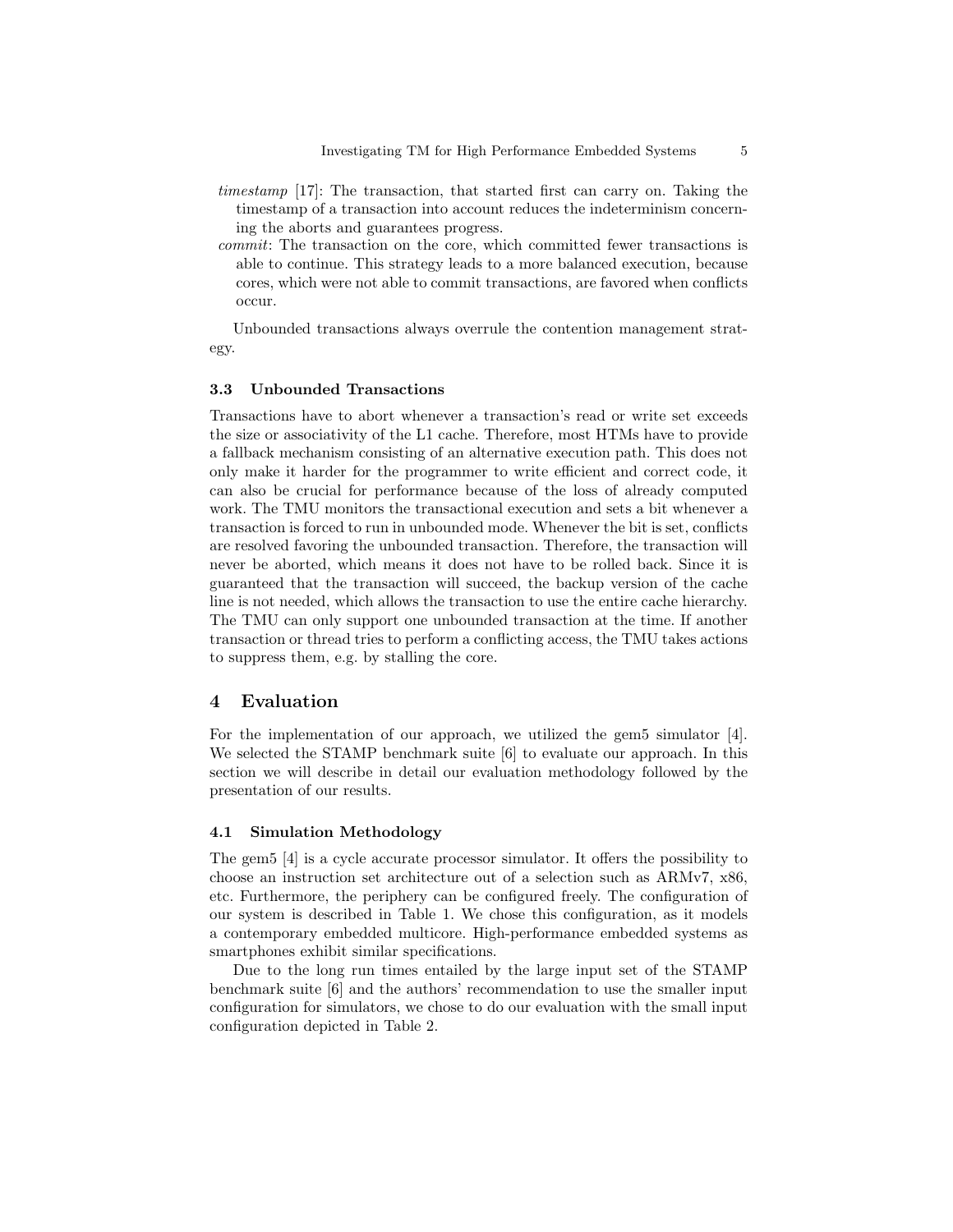6 C. Piatka et al.

| Num CPUs               | ${1,2,4,8,16}$  |
|------------------------|-----------------|
| Microarchitecture      | ARM Cortex-A15  |
| L1 data cache          | 32KB            |
| L1 data cache assoc. 8 |                 |
| $L2$ cache             | 2MR             |
| $L2$ assoc             | 16              |
| Cache Coherence        | directory-based |

<span id="page-5-0"></span>Table 1. system configuration

<span id="page-5-1"></span>Table 2. benchmark configuration

|                  | Benchmark Parameters                                   |
|------------------|--------------------------------------------------------|
| bayes            | $-v32 - r1024 - n2 - p20 - s0 - i2 - e2$               |
| genome           | $-g256 - s16 - n16384$                                 |
| intruder         | $-a10 - 14 - n2038 - s1$                               |
| kmeans           | $-m40 - n40 - t0.05 - i$ inputs/random2048-d16-c16.txt |
| labyrinth        | -i inputs/random-x32-y32-z3-n96.txt                    |
| $\mathrm{ssca}2$ | $-s13 - i1.0 - u1.0 - 13 - p3$                         |
| vacation         | $-n2 - q90 - u98 - r16384 - t4096$                     |
| yada             | $-a20$ -i inputs/633.2                                 |

#### 4.2 Baseline Transactional Memory System

For our baseline, we implemented a transactional memory system into the ARMbased gem5 simulator [\[4\]](#page-10-0). The implementation of the interface is similar to those offered by Intel TSX [\[13\]](#page-11-2) and the newly announced ARM TME [\[3\]](#page-10-2).

Our baseline HTM detects and resolves conflicts eagerly: Conflicts are detected instantly when the conflicting memory access occurs (in contrast to detecting them at commit time). When a conflict occurs, the transaction, that detects the conflict, aborts to resolve it.

We provide a fallback path with regular POSIX Thread synchronization in our baseline implementation. In our baseline as well as in the runs supported by our TMU, a transaction is executed in the fallback path, if the attempt to execute the transaction failed 100 times. Trying to re-execute a transaction for 100 times makes sense, because the execution of a transaction in the fallback path prohibits the other cores to execute work. Whenever the read or write of a transaction in our baseline exceeds the L1 cache, it is directly executed in the fallback path.

### 4.3 Analysis

We evaluated the STAMP benchmark suite [\[6\]](#page-10-1). Figure [2](#page-6-0) depicts the evaluation of the eight STAMP benchmarks bayes, genome, intruder, kmeans, labyrinth, vacation, ssca2 and yada. Each graph depicts three lines. All lines show the absolute speedup compared to the reference execution (one core, no synchronization). We focused on the region of interest, which are the parts executed by transactions,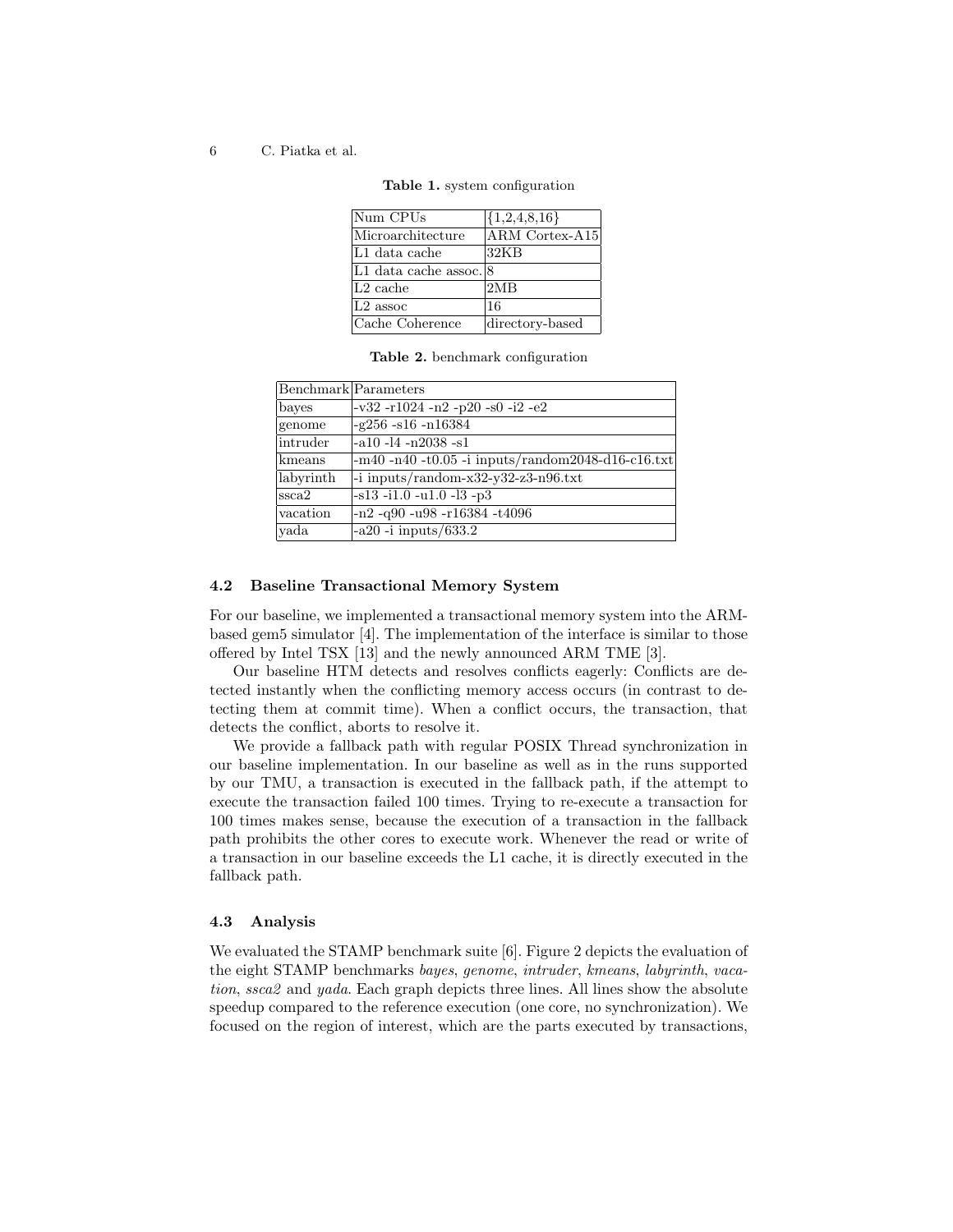because they can be quite small compared to the entire benchmark, making it difficult to show the effects of our work. We calculated the speedup as shown by equation [4.](#page-6-1)

<span id="page-6-1"></span>
$$
speedup = \frac{reference \, execution \, time}{examined \, execution \, time}
$$
\n
$$
\tag{4}
$$

The labeling of the lines in Figure [2](#page-6-0) indicates whether the line represents the baseline execution or a contention management strategy combined with unbounded transactions.



<span id="page-6-0"></span>Fig. 2. Results of the execution of the STAMP benchmark suite [\[6\]](#page-10-1). For five of the benchmarks we were able to achieve speedups. For the benchmarks genome, intruder and yada we improved performance compared to the baseline implementation.

In the following, we describe in detail the behavior of the evaluated benchmarks: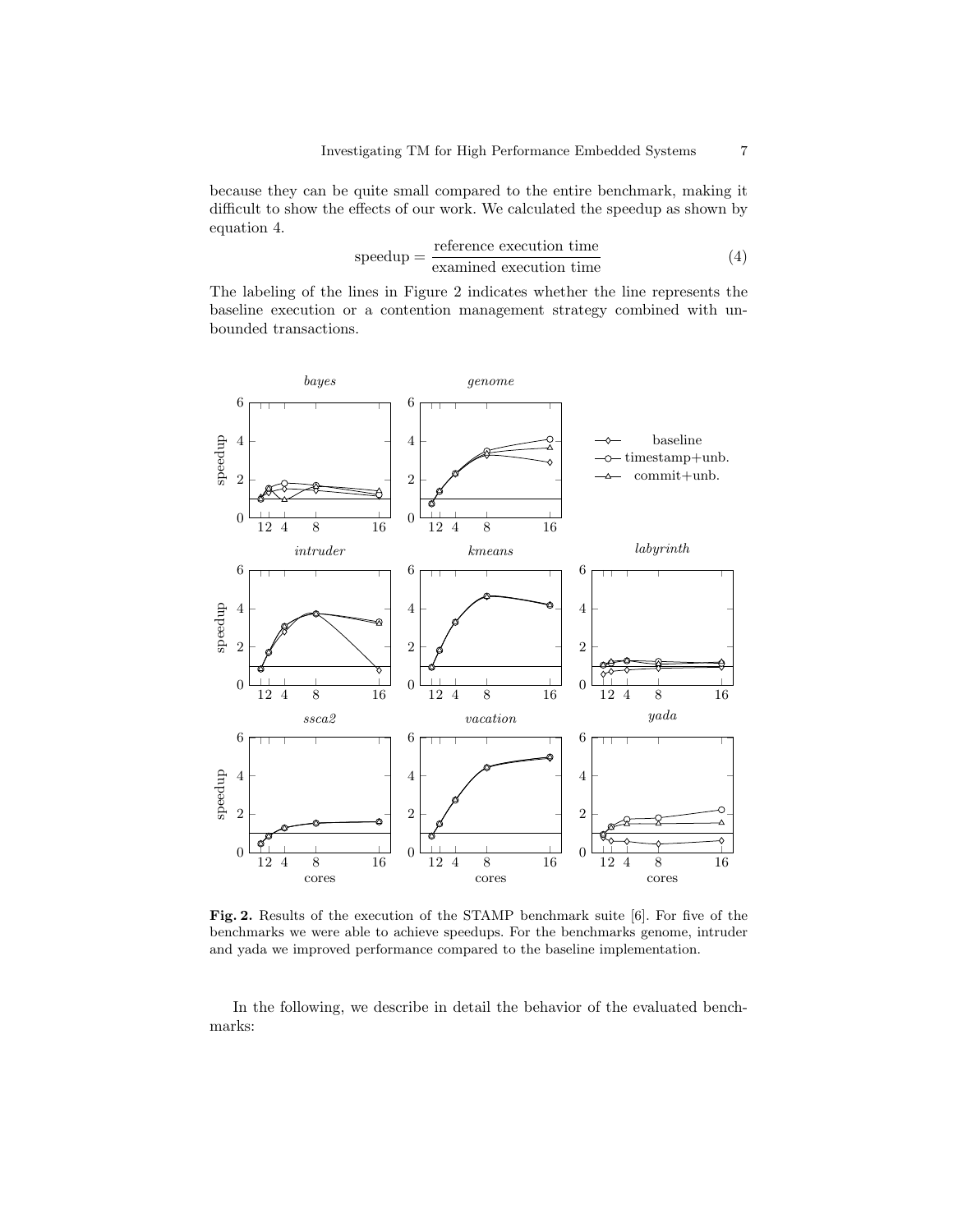- 8 C. Piatka et al.
- bayes: For the benchmark bayes, we were able to beat the baseline execution for most executions. Up to 62 unbounded transactions are executed, which shows that it is beneficial to implement unbounded transactions concerning their size. We are able to achieve the best speedup for the execution with four cores and the timestamp strategy. Considering the entire run time of the benchmark, the part in which transactions were executed, is extremely short.
- genome: The benchmark genome scales quite well. Our system produces the same results as the baseline. The features of the TMU become relevant for the executions with eight and sixteen cores. For these runs, we are able to significantly lower the number of aborted transactions. In these executions, transactions are started, which do not fit in the L1 cache and therefore have to be executed in the fallback path. Because of our TMU, we are prepared for these cases and are able to continue without having to abort them.
- intruder: For the benchmark intruder, we made similar observations as with the benchmark genome. The main difference is that the positive effects of our extensions only take effect for the execution with sixteen cores. For this execution, the baseline contention management strategy performs so poorly, that we are able to lower the abort rate by a factor of 11.6. Within the execution of the benchmark, no transaction faces a capacity problem, which means we achieve the speedup only through better contention management.
- kmeans: For the benchmark kmeans, we were not able to outperform the baseline. The reason for this is that no transaction, for any execution, faces a capacity problem, which means no unbounded transaction has to be executed. Additionally, the benchmark has hardly any conflicts, which eliminates the grounds of what we can improve.
- labyrinth: The baseline execution for the benchmark labyrinth is below one, because the benchmark launches fairly big transactions, which do not fit in the L1 cache and cause the transaction to abort and execute in the fallback path. The already achieved computational progress is discarded, which is why the baseline execution falls below one. For this benchmark, our work is beneficial. We manage to raise the speedup above the baseline execution and one.
- ssca2: The benchmark ssca2 behaves similar to the benchmark kmeans. Hardly any of the almost 50000 committed transaction aborts. None of the transactions faces an issue with the capacity of the L1 cache.
- vacation: The observations, which can be made for the benchmark vacation, are similar to those of the benchmarks kmeans and ssca2. Of the 4097 committed transactions, a maximum of only about 490 transactions aborts. Additionally, all of the transactions fit into the L1 cache, which is why no unbounded transactions are needed.
- yada: The baseline execution for the benchmark yada suffers from a lot of conflicts, due to poor contention management. To commit around 4900 transactions, up to 33590 aborts occur. Additionally, some transactions face a problem with the capacity of the L1 cache. Therefore, the TMU handles up to 170 unbounded transactions, which is beneficial to performance and al-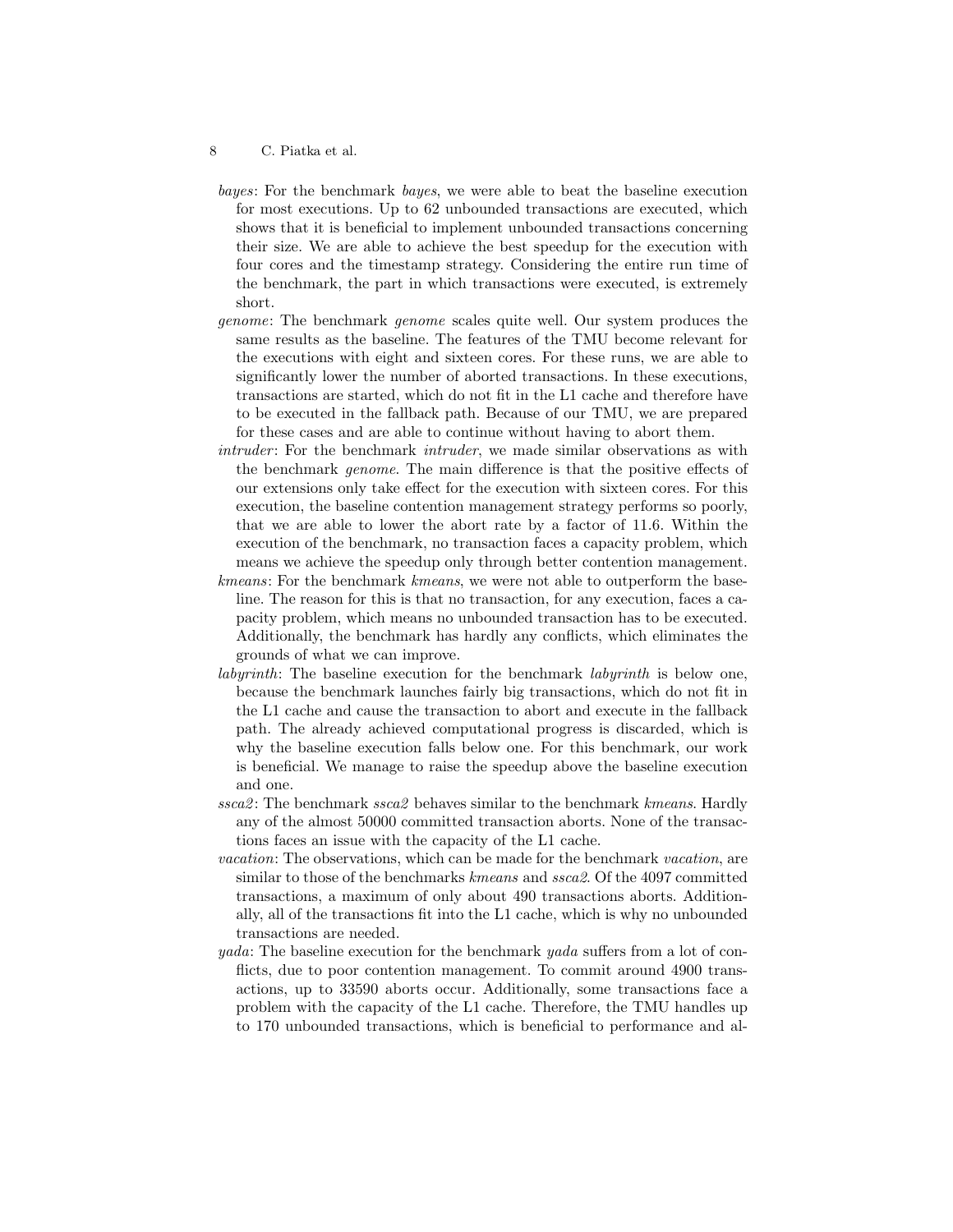lows us to improve the baseline execution with both strategies. Additionally, we are able to achieve speedups bigger than one.

In Figure [3,](#page-9-0) we depicted the number of aborts for every benchmark of the STAMP benchmark suite [\[6\]](#page-10-1). The line labeled as baseline depicts the baseline execution. The other lines represent an execution with a contention management strategy. Because we want to show the benefits of the implemented contention management strategies, we disabled the unbounded transactions for this evaluation.

For most of the benchmarks, we are able to lower the number of the aborts. Especially for executions with 8 and 16 cores. For these executions, the contention management strategy of the baseline performs poorly and we are able to reduce the number of aborts significantly for some benchmarks.

For the benchmarks, which already had a low abort rate, our strategies were not beneficial and sometimes even caused more aborts (e.g. ssca2 ). Our strategies perform best, when the contention between the transactions is high.

Our evaluation showed that our work is beneficial to a transactional memory system in terms of performance and abort rates.

# 5 Related Work

There are some proposals describing how to handle unbounded transactions e.g. [\[2,](#page-10-3)[7,](#page-11-3)[8,](#page-11-4)[14\]](#page-11-5). In this section we describe and discuss solutions for similar problems.

The authors of [\[5\]](#page-10-4) focused on unbounded transactions. They proposed a permissions-only cache, which allows large transactions by only tracking read and write bits without the corresponding data. Once the permissions-only cache overflows, which rarely happens according to the authors, one of two proposed implementations, to handle unbounded transactions, can be utilized. The first proposal called ONE-TM-Serialized only allows one overflowed transaction at a time and stalls the other cores. ONE-TM-Concurrent allows several concurrent transactions to run in parallel, although only one transaction can run in overflowed-mode. Due to a LogTM-style [\[14\]](#page-11-5) baseline transactional memory system, the authors' proposal is also able to survive interrupting actions performed by the operating system. In contrast to our proposal, the authors of [\[5\]](#page-10-4) do not consider to include contention management strategies. Like us, the authors also provide extra hardware, by applying a permissions-only cache to each core, whereas we want to provide a more central piece of hardware at L2 cache level.

The authors of [\[9\]](#page-11-6) adapted an HTM for embedded systems, focusing on energy consumption and complexity. In this proposal, the authors evaluate different cache structures and three different contention management schemes (eager, lazy, forced-serial), concerning their complexity and energy consumption. The authors also provide a mechanism to support overflowing transactions (exceeding cache limits) by running them in serial mode. Because the authors are very sensitive for complexity, they only allow a simple execution mode for unbounded transactions. Therefore, running a transaction in serial mode means that all other CPUs get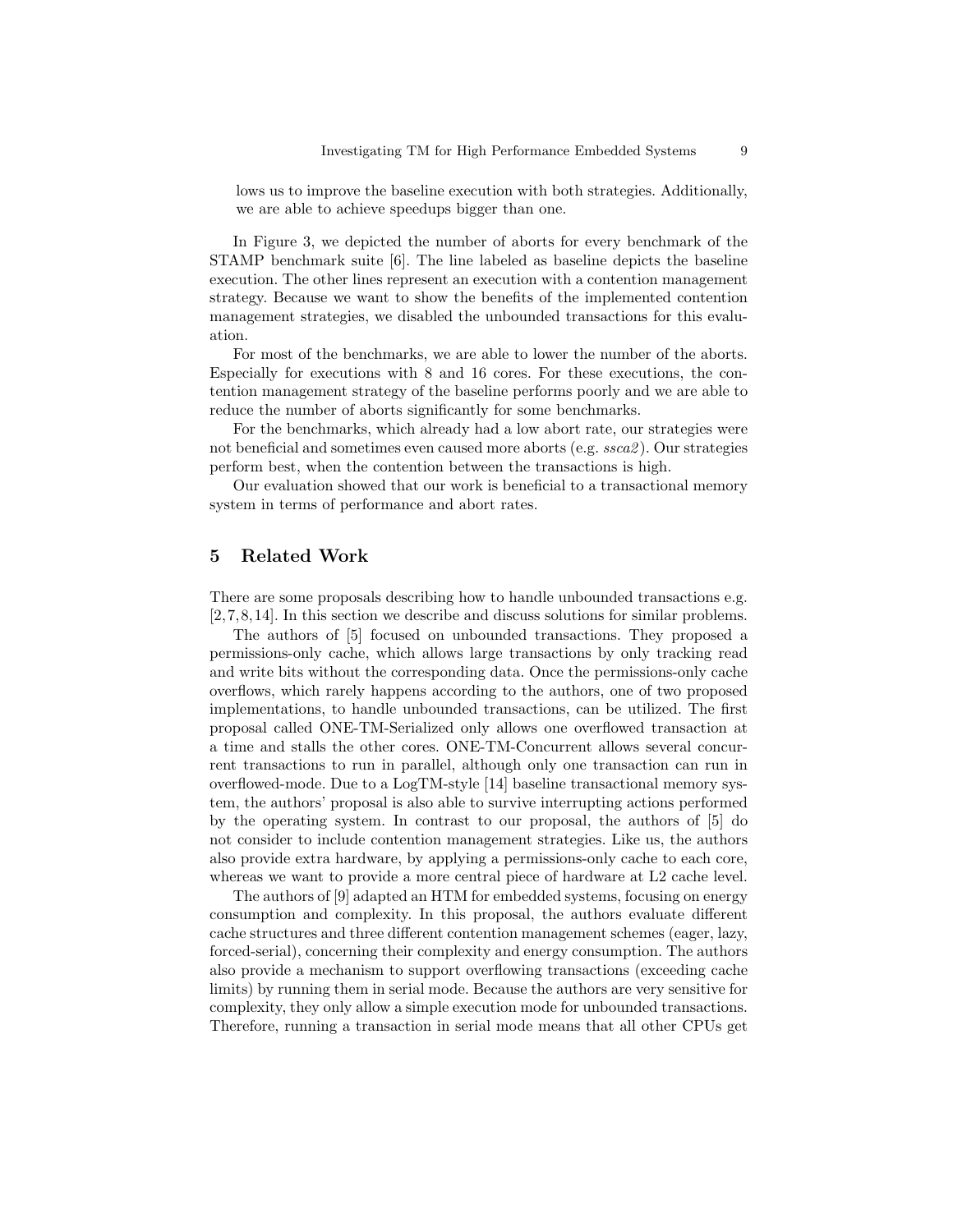

<span id="page-9-0"></span>Fig. 3. We were able to reduce the number of aborts for most of the benchmarks. Especially the benchmarks, for which a lot of aborts were saved (genome, intruder, etc.), achieved significant speedups, which can be observed in Figure [2.](#page-6-0)

suspended. The overflowed transaction can now run isolated and is able to utilize the complete memory hierarchy. Our approach differs from [\[9\]](#page-11-6), because we focus on performance and abort rates. Therefore, we provide a more complex execution mode for unbounded transactions. Furthermore, we offer several different and more complex contention-management strategies.

The work describing the most relevant contention management policies focus on software transactional memories (STM) [\[10,](#page-11-7)[11,](#page-11-8)[16,](#page-11-9)[17\]](#page-11-1). Later work has applied some of these contention management strategies to HTMs e.g. [\[15\]](#page-11-10). The authors developed a new HTM, which provides several extra features. In contrast to our work, the authors focused on executing an operating system, which made it necessary to implement a more complex HTM. The authors focused, concerning the contention management strategies, on finding a well performing policy in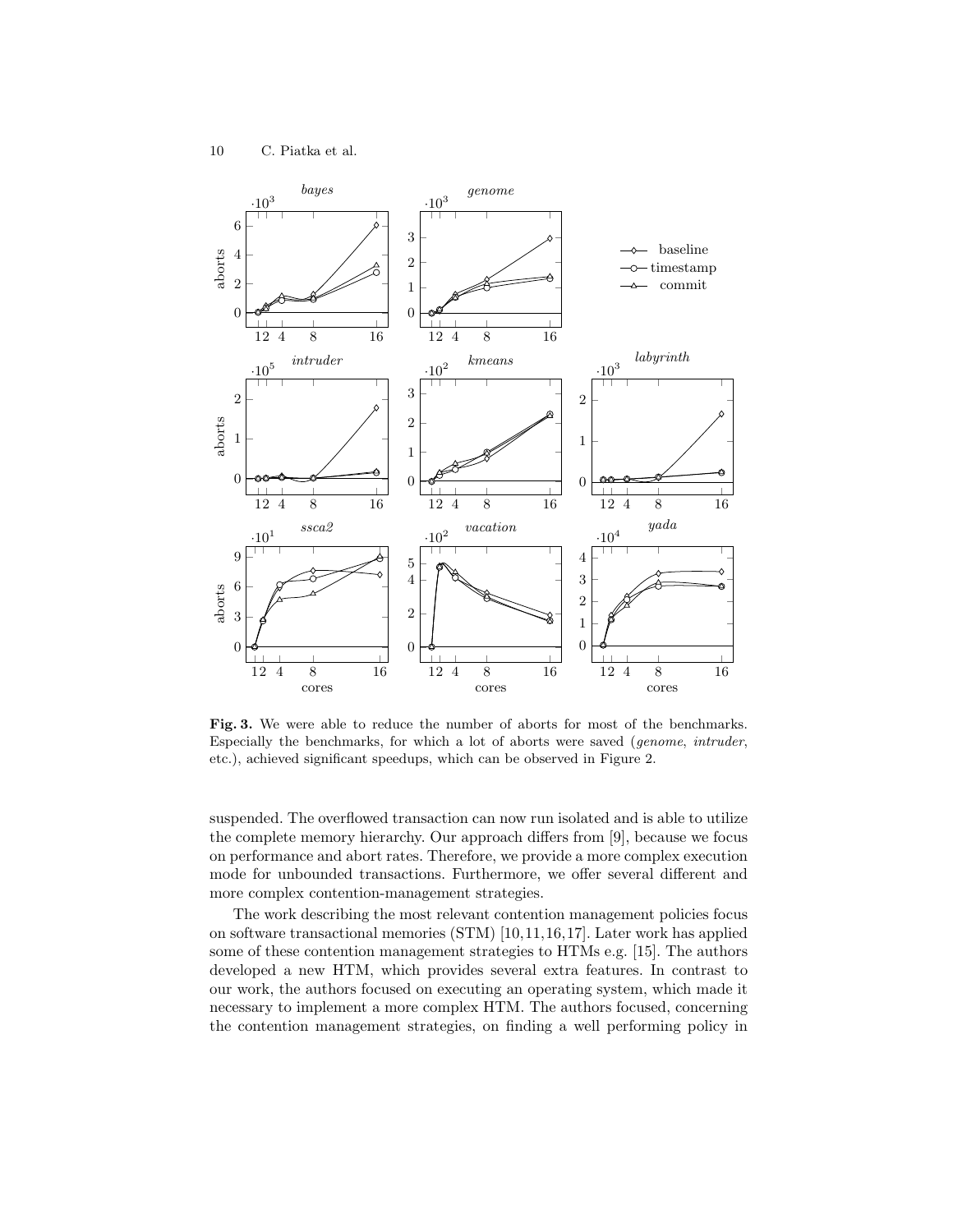most of the cases. This makes sense, since the best working policy is workload dependent, as also mentioned by the authors.

## 6 Conclusion and Future Work

In our work, we present a TMU, which is located in the shared L2 cache and costs approximately less than 0.05% of the space of a 2 MB L2 cache. We provide three different contention resolution policies and enable unbounded transaction. In our evaluation, we did not consider the contention management strategy, which enables priorities, because in our perspective it would not produce any interesting results concerning its execution time. The priority strategy will be of more focus in our future work. By our evaluation with the gem5 simulator [\[4\]](#page-10-0) and the STAMP benchmark suite [\[6\]](#page-10-1), we show that the TMU is beneficial for performance and is able to reduce the number of aborted transactions.

The work we present in this paper is the foundation to employ several other features. To further increase performance, we also would like to enable threadlevel speculation, which will utilize the TMU to ensure correct execution. Our research also concerns fault tolerance utilizing transactional memory [\[1\]](#page-10-5), where we will also consider investigating the use of the TMU. Because safety is a major issue for embedded systems, we want to try to utilize our TMU to enable mixed criticality and real time for hardware transactional memories.

## References

- <span id="page-10-5"></span>1. Amslinger, R., Weis, S., Piatka, C., Haas, F., Ungerer, T.: Redundant execution on heterogeneous multi-cores utilizing transactional memory. In: Architecture of Computing Systems - ARCS 2018. pp. 155–167. Springer, Cham. [https://doi.org/10.1007/978-3-319-77610-1](https://doi.org/10.1007/978-3-319-77610-1_12) 12
- <span id="page-10-3"></span>2. Ananian, C.S., Asanovic, K., Kuszmaul, B.C., Leiserson, C.E., Lie, S.: Unbounded transactional memory. In: 11th International Symposium on High-Performance Computer Architecture. pp. 316–327.<https://doi.org/10.1109/HPCA.2005.41>
- <span id="page-10-2"></span>3. ARM Ltd.: Transactional memory extension (TME) intrinsics, [https:](https://developer.arm.com/docs/101028/0009/transactional-memory-extension-tme-intrinsics) [//developer.arm.com/docs/101028/0009/transactional-memory-extension](https://developer.arm.com/docs/101028/0009/transactional-memory-extension-tme-intrinsics)[tme-intrinsics](https://developer.arm.com/docs/101028/0009/transactional-memory-extension-tme-intrinsics)
- <span id="page-10-0"></span>4. Binkert, N., Beckmann, B., Black, G., Reinhardt, S.K., Saidi, A., Basu, A., Hestness, J., Hower, D.R., Krishna, T., Sardashti, S., Sen, R., Sewell, K., Shoaib, M., Vaish, N., Hill, M.D., Wood, D.A.: The gem5 simulator  $39(2)$ , 1– 7.<https://doi.org/10.1145/2024716.2024718>
- <span id="page-10-4"></span>5. Blundell, C., Devietti, J., Lewis, E.C., Martin, M.M.K.: Making the fast case common and the uncommon case simple in unbounded transactional memory. In: Proceedings of the 34th Annual International Symposium on Computer Architecture. pp. 24–34. ISCA '07, ACM.<https://doi.org/10.1145/1250662.1250667>
- <span id="page-10-1"></span>6. Chi Cao Minh, JaeWoong Chung, Kozyrakis, C., Olukotun, K.: STAMP: Stanford transactional applications for multi-processing. In: 2008 IEEE International Symposium on Workload Characterization. pp. 35–46. <https://doi.org/10.1109/IISWC.2008.4636089>